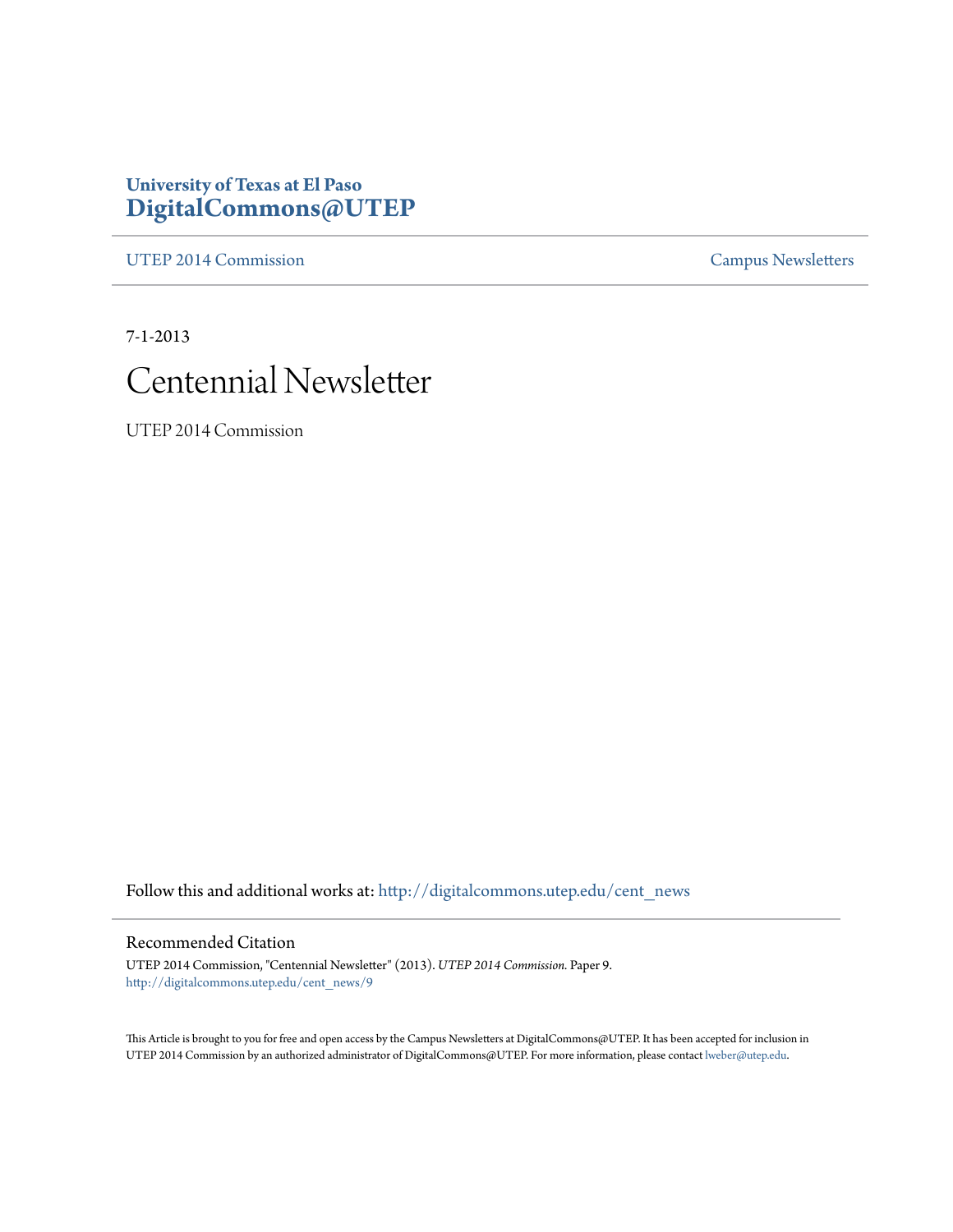

# THE UNIVERSITY OF TEXAS AT EL PASO Centennial Newsletter NIVERSITY OF TEXAS AT EL PASO

#### Centennial Plaza - Symbol of UTEP's Historic Transformations

As construction workers busily prepare the center of campus for the new Centennial Plaza, it is useful to look back over UTEP's historic transformations—both to see the changes of the past few decades and to understand how the new plaza symbolically connects them all.

UTEP began as a mining school in 1914 and quickly expanded to offer a comprehensive program in the sciences and humanities. Over the past quarter of a century, the institution has aspired to become a Tier One national public research university dedicated to providing access to excellent educational opportunities for the Paso del Norte region. Part of the



transformation has involved a change in attitude in which Miners embraced the border as both a geographical location and a source of pride and identity.

Student enrollment expanded rapidly in the 1960s and 1970s, making it impossible for all students to live in campus housing (as was required in the earliest years). In the process, student demographics also shifted such that Hispanics became the majority in 1986 and the current population reflects the demographics of the El Paso region. The institution awarded its  $100,000<sup>th</sup>$  degree in 2011 and UTEP alumni are now leaders in many fields as thousands of lives have been elevated by higher education.

Increasing faculty research productivity drives the transformations. During the last 15 years of the  $20<sup>th</sup>$ century, new doctoral programs and research centers sprouted up across campus and a new office of research and sponsored projects worked to more effectively encourage, support, and reward research. The Carnegie Foundation designated UTEP as a doctoral/research-intensive institution in 2000 and the Texas Legislature put UTEP on its list of emerging Tier One universities nine years later. In 2012, *Washington Monthly* magazine ranked UTEP as the #12 overall research university in the nation and #1 for fostering student social mobility.

New aspirations, more students, and more productive faculty have been supported by transformations in the campus facilities. New state-of-the-art teaching facilities have been built, such as the Undergraduate



Learning Center (1997) and the Center for Simulation in the Health Sciences and Nursing Building (2011). The University Library (1984), Bioscience Research Building (2009) and the Chemistry and Computer Science Building (2012) provide dedicated space for faculty research. Student services have found new homes in the Mike Loya Academic Services Building, Bookstore (2009), and Student Recreation Center (2011). Several Campus Transformation projects are now turning the outdoor public spaces on campus into a pedestrian friendly and aesthetically pleasing student-centered campus.

The Centennial Plaza captures the essence of UTEP's transformations by serving students—ahead of cars. *(continued)*